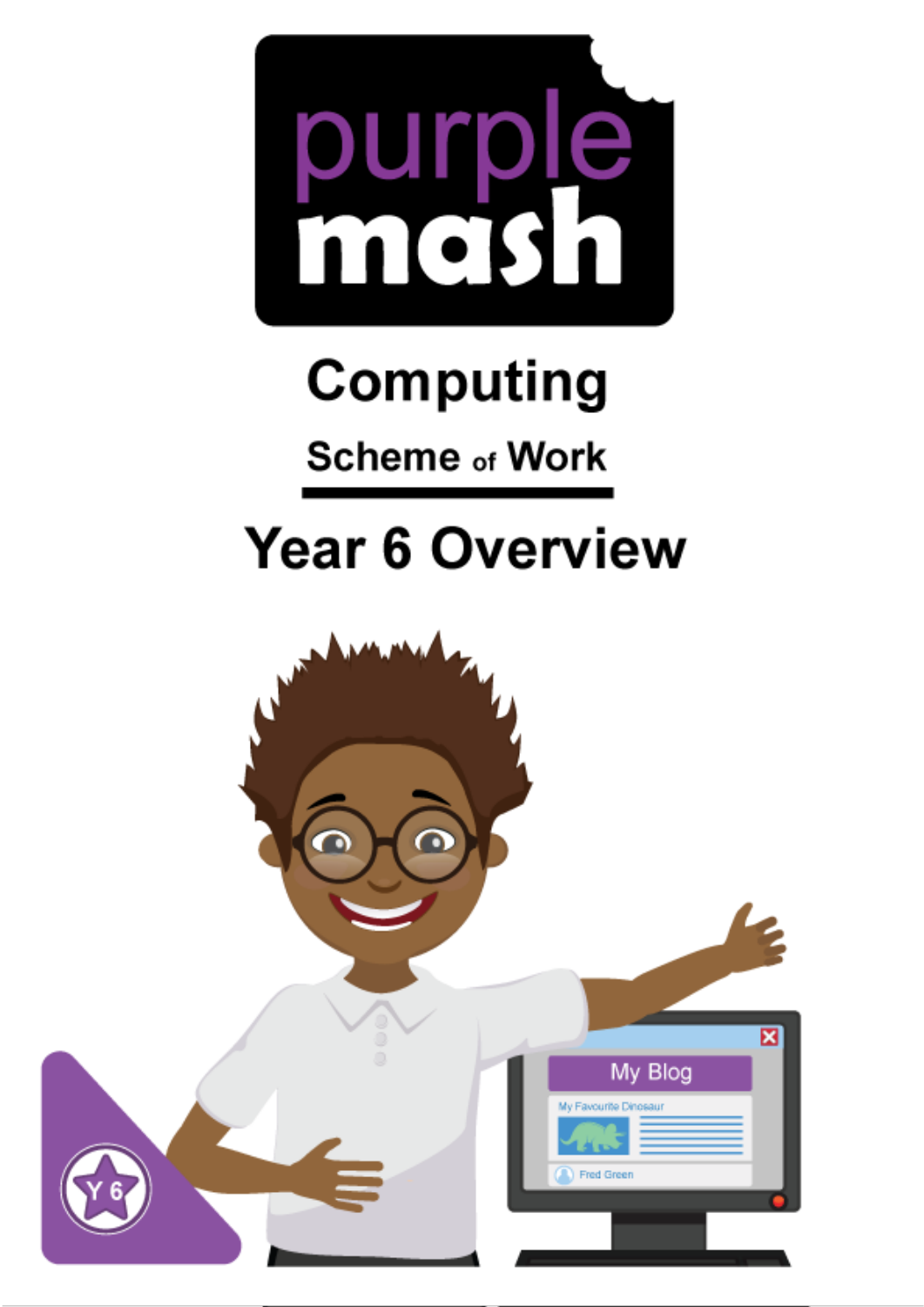## **Contents**

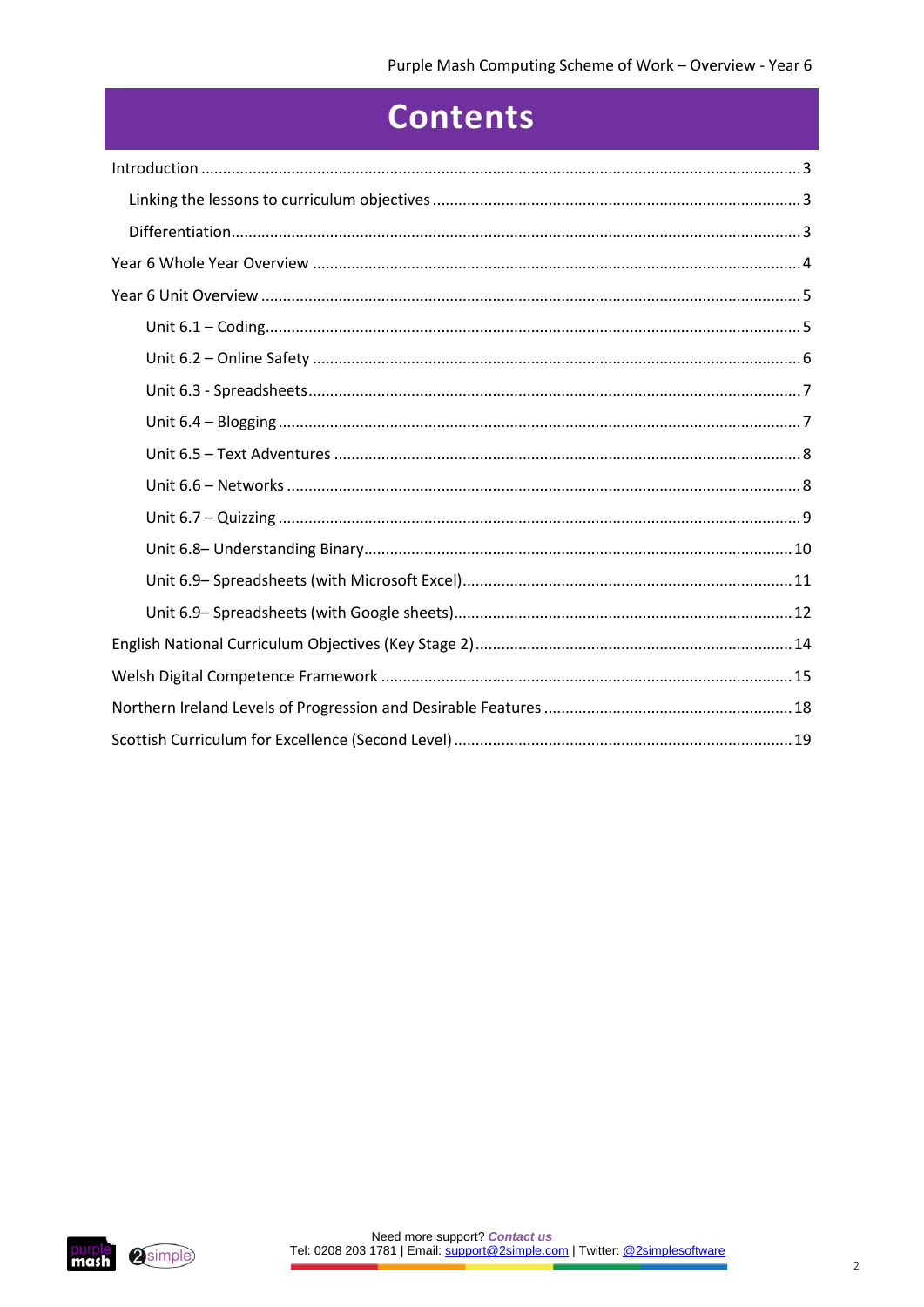### **Introduction**

<span id="page-2-0"></span>This document contains an overview of the units included in the Purple Mash Computing Scheme of Work for Year 6.

For detailed lesson plans and other information, see the documents for the individual units themselves.

Most lessons assume that children are logged onto Purple Mash with their own individual usernames and passwords, so their work will be saved in their own folders automatically and can be easily reviewed and assessed by the class teacher. If children have not used and logged onto Purple Mash before then they will need to spend some time before starting these lessons, learning how to do this. Children can be supported by having their printed logon cards (produced using Create and [Manage Users\)](https://www.purplemash.com/site#app/guides/Create_Manage_Users_Guide) to hand.

Lesson plans also make use of the facility within Purple Mash to set activities for pupils which they can then complete and hand-in online (2Dos). This enables you to assess their work easily as well as distribute resources to all pupils. If children have not opened 2Dos before then they will need more detailed instructions about how to do this. A teacher's guide to 2Dos can be found in the teacher's section[: 2Dos Guide.](https://www.purplemash.com/site#app/guides/2dos_pdf_Guide)

If you are currently using a single login per class or group and would like to set up individual logins yourself, then please see our guide to doing so at [Create and Mange Users.](https://www.purplemash.com/site#app/guides/Create_Manage_Users_Guide) Alternatively, please contact support at [support@2simple.com](mailto:support@2simple.com) or 0208 203 1781.

To force links within this document to open in a new tab, right-click on the link then select 'Open link in new tab'.

#### <span id="page-2-1"></span>**Linking the lessons to curriculum objectives**

At the end of this document you will find a breakdown showing how the units relate to the curricula of England, Wales, Northern Ireland and Scotland.

For England and Wales, guidance is also given about assessing children against each objective using the scheme of Work lessons. This will follow for other countries in due course.



This information can be used in association with the Purple Mash Data Dashboard to make and record judgements about children's outcomes and demonstrate progress over time.

For more information about the Data Dashboard see the [Data Dashboard manual](https://www.purplemash.com/app/guides/Data_Dashboard_Users_Guide) or view the videos within the Data Dashboard tool.

#### <span id="page-2-2"></span>**Differentiation**

Where appropriate, guidance has been given on how to simplify tasks within lessons or challenge those who are ready for more stretching tasks.

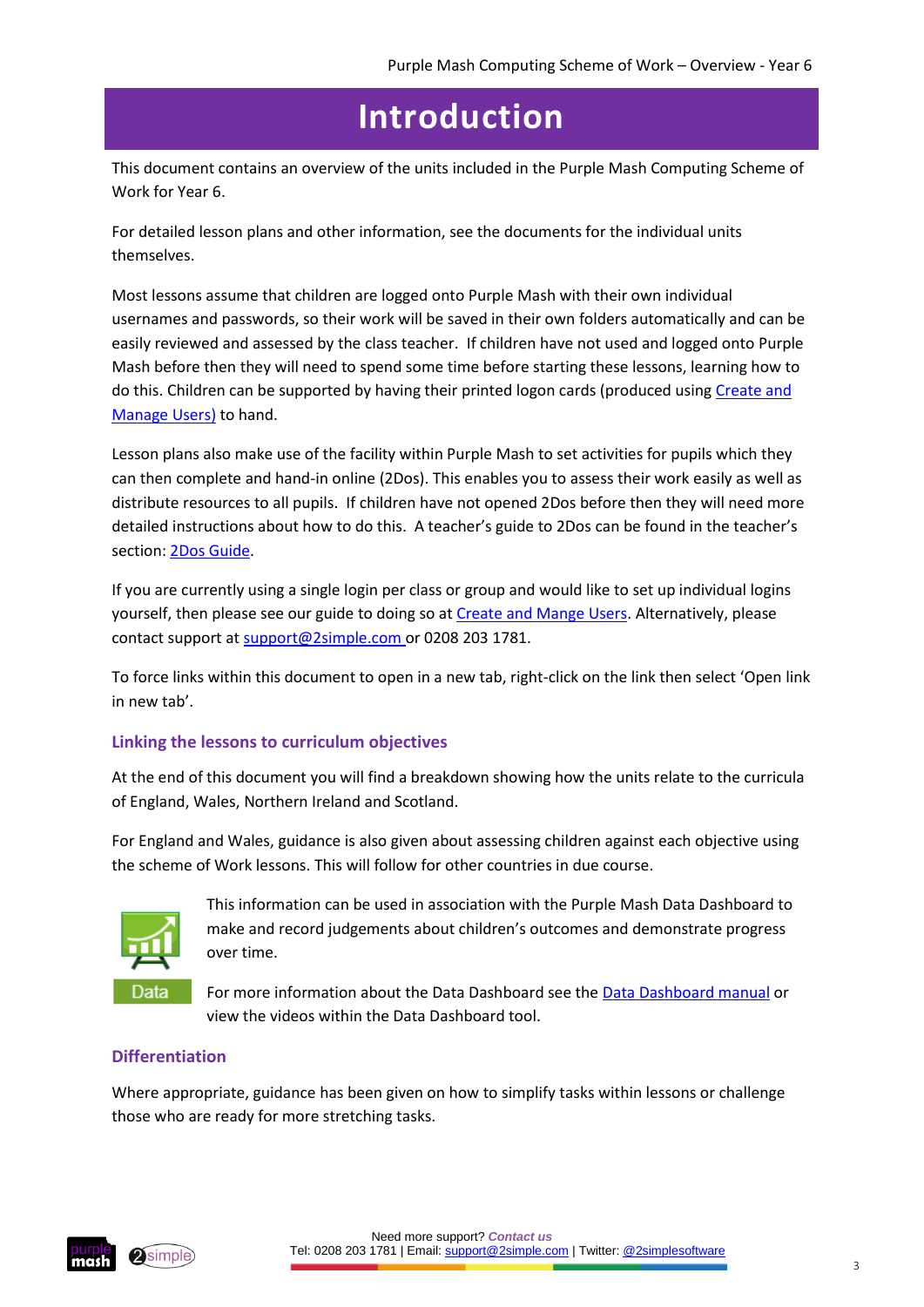## **Year 6 Whole Year Overview**

| <b>Week</b> |  | 3                                             |                           | 5 | 6 |                                     | 8                                        | 9 | 10         | 11 | 12 13 14 15 16 17                      |  |       |                                   |                 | 18   19   20 | 21                                        | 22 |                                           | 23 24 | 25 <sub>1</sub>                                                                                                       | 26   27   28   29                  |  |                                                                                       | $30$ 31                     | 32 |
|-------------|--|-----------------------------------------------|---------------------------|---|---|-------------------------------------|------------------------------------------|---|------------|----|----------------------------------------|--|-------|-----------------------------------|-----------------|--------------|-------------------------------------------|----|-------------------------------------------|-------|-----------------------------------------------------------------------------------------------------------------------|------------------------------------|--|---------------------------------------------------------------------------------------|-----------------------------|----|
| 9           |  |                                               | <b>Unit 6.1</b><br>Coding |   |   | Weeks $-3$                          | <b>Unit 6.2</b><br><b>Online Safety</b>  |   |            |    | <b>Unit 6.3</b><br><b>Spreadsheets</b> |  |       | <b>Blogging</b>                   | <b>Unit 6.4</b> |              |                                           |    | <b>Unit 6.5</b><br><b>Text Adventures</b> |       |                                                                                                                       | <b>Unit 6.6</b><br><b>Networks</b> |  |                                                                                       | <b>Unit 6.7</b><br>Quizzing |    |
| <b>YEAR</b> |  | Number of Weeks $-6$<br>Main Programs - 2Code |                           |   |   | 2DIY <sub>3D</sub><br>2DIY<br>2Code | <b>Programs</b> -<br>2Blog<br>(Blogging) |   | Weeks $-5$ |    | <b>Programs</b> – 2 Calculate          |  | 2Blog | Weeks $-4$<br><b>Programs</b> $-$ |                 |              | Weeks $-5$<br>Story, Writing<br>Templates |    | $\textsf{Programs} - 2\textsf{Code},$     |       | $Weeks - 3$<br>$Programs -$<br>2Connect, 2Create a 2Connect (Mind 2Quiz<br>Map)<br><b>Writing</b><br><b>Templates</b> |                                    |  | Weeks $-6$<br>$ Programs - 2D Y$<br><b>Text Toolkit</b><br>2Investigate<br>(database) |                             |    |

<span id="page-3-0"></span>There are two optional units that can be used in addition to the above units:

| <b>Unit 6.8</b><br><b>Understanding Binary</b><br>(Optional Unit)                                     | <b>Unit 6.9</b><br><b>Microsoft Excel</b><br>(Optional Unit) |
|-------------------------------------------------------------------------------------------------------|--------------------------------------------------------------|
| Number of Lessons $-4$                                                                                | Number of Lessons $-8$                                       |
| Main programs - 2Connect,<br>(Mind Map), 2Question<br>(Binary Databases), Writing<br>Templates, 2Code | Main program - MS Excel                                      |

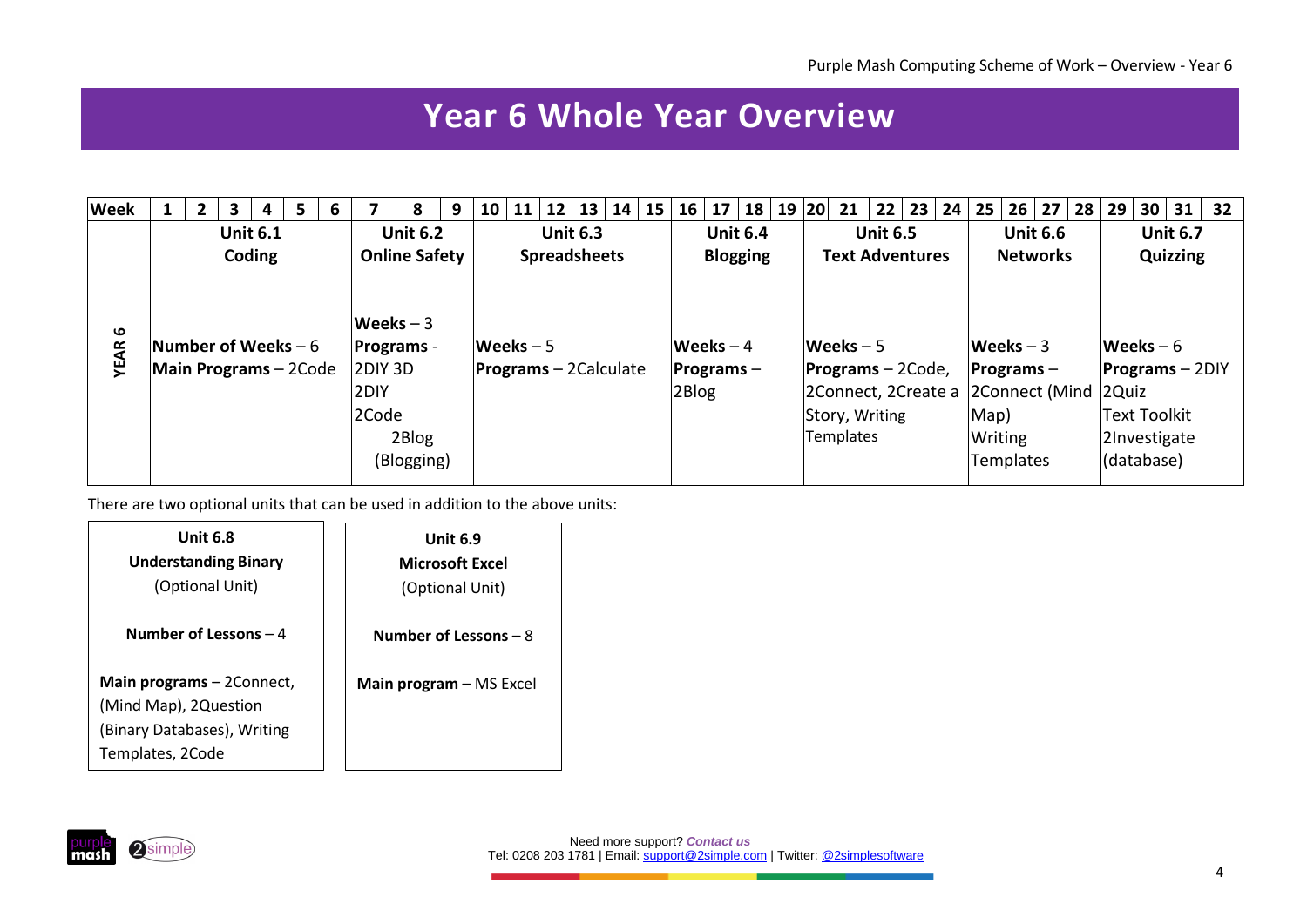## **Year 6 Unit Overview**

#### <span id="page-4-1"></span><span id="page-4-0"></span>**Unit 6.1 – Coding**

| Lesson | <b>Aims</b>                                                                                                                                                                                                                                                                                          | <b>Success Criteria</b>                                                                                                                                                                                                                                                                                                      |
|--------|------------------------------------------------------------------------------------------------------------------------------------------------------------------------------------------------------------------------------------------------------------------------------------------------------|------------------------------------------------------------------------------------------------------------------------------------------------------------------------------------------------------------------------------------------------------------------------------------------------------------------------------|
| 1 & 2  | To review good planning skills.<br>$\bullet$<br>To design programs using their<br>$\bullet$<br>choice of objects, attributing<br>specific actions to each using their<br>new programming knowledge.<br>To use variables within a game<br>$\bullet$<br>to keep track of the properties<br>of objects. | Children can plan a program before coding to anticipate<br>$\bullet$<br>the variables that will be required to achieve the desired<br>effect.<br>Children can follow through plans to create the program.<br>Children can debug when things do not run as expected.<br>$\bullet$                                             |
| 3      | To use functions and understand<br>$\bullet$<br>why they are useful in 2Code.<br>To debug a program and organise<br>$\bullet$<br>the code into tabs.<br>To organise code into<br>$\bullet$<br>functions and Call functions to<br>eliminate surplus code in the<br>program.                           | Children can explain what functions are and how they<br>$\bullet$<br>can be created and labelled in 2Code.<br>Children can explain how to move code from one tab to<br>$\bullet$<br>another in 2Code.<br>Children can explain how they organised code in a<br>$\bullet$<br>program into functions to make it easier to read. |
| 4      | To explore the options for getting<br>$\bullet$<br>text input from the user in 2Code.<br>How to include interactivity in<br>$\bullet$<br>programming.                                                                                                                                                | Children can code programs that take text input from the<br>$\bullet$<br>user and use this in the program.<br>Children can attribute variables to user input.<br>$\bullet$<br>Children are aware of the need to code for all<br>$\bullet$<br>possibilities when using user input.                                            |
| 5      | To use flowcharts to test and<br>$\bullet$<br>debug a program.<br>To create a simulation of a<br>room in which devices can be<br>controlled.                                                                                                                                                         | Children can follow flowcharts to create and debug code.<br>$\bullet$<br>Children can create flowcharts for algorithms using<br>$\bullet$<br>2Chart.<br>Children can be creative with the way they code to<br>generate novel visual effects.                                                                                 |
| 6      | To explore how 2Code can be<br>$\bullet$<br>used to make a text-based<br>adventure game.                                                                                                                                                                                                             | Children can follow through the code of how a text<br>$\bullet$<br>adventure can be programmed in 2Code.<br>Children can adapt an existing text adventure to make it<br>unique to their requirements.                                                                                                                        |

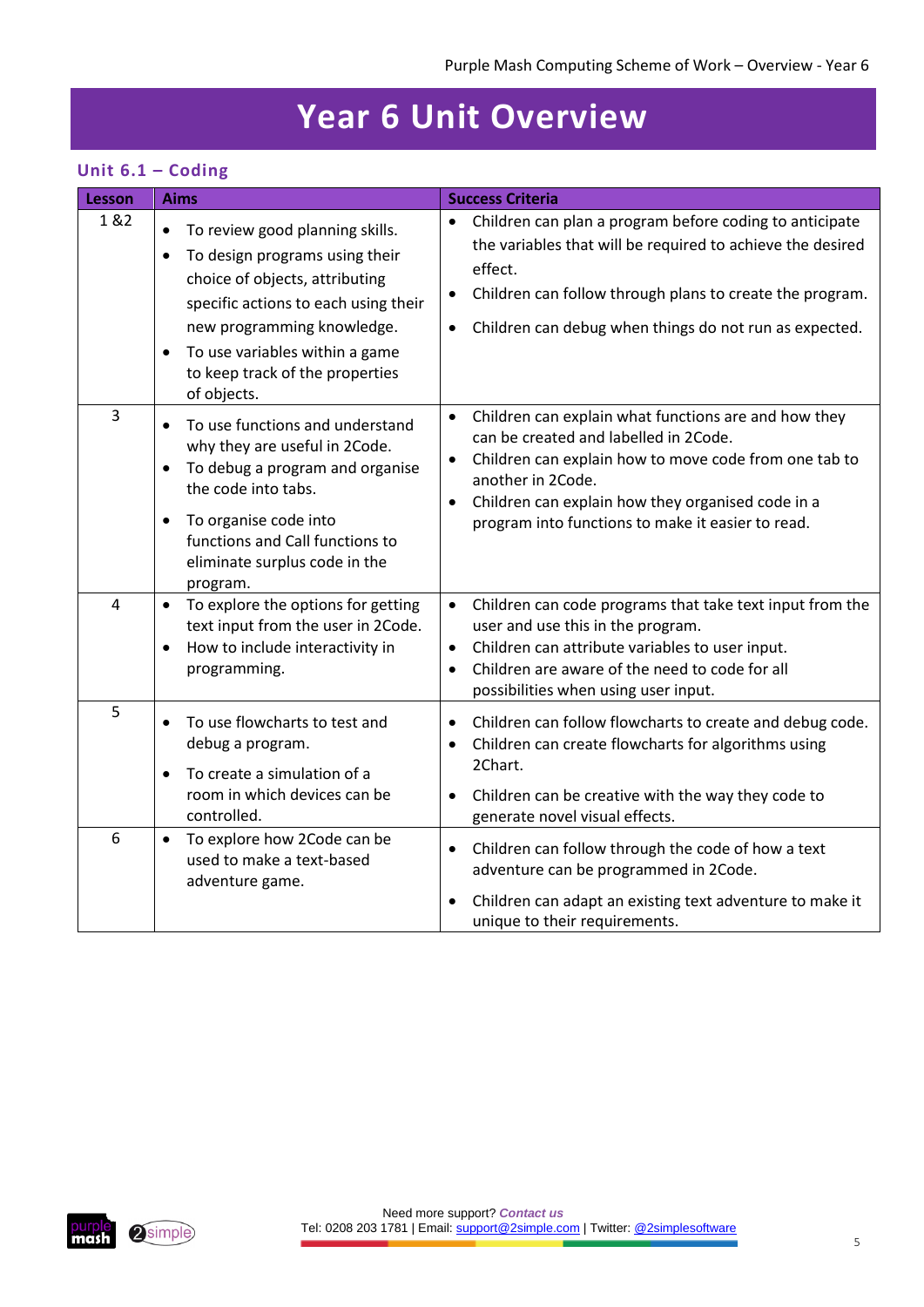#### <span id="page-5-0"></span>**Unit 6.2 – Online Safety**

| Lesson         | <b>Aims</b>                                                                                                                                                                                                                                                                                                                                                                                                                                                                                                 | <b>Success Criteria</b>                                                                                                                                                                                                                                                                                                                                                                                                                                                               |
|----------------|-------------------------------------------------------------------------------------------------------------------------------------------------------------------------------------------------------------------------------------------------------------------------------------------------------------------------------------------------------------------------------------------------------------------------------------------------------------------------------------------------------------|---------------------------------------------------------------------------------------------------------------------------------------------------------------------------------------------------------------------------------------------------------------------------------------------------------------------------------------------------------------------------------------------------------------------------------------------------------------------------------------|
| $\mathbf 1$    | Identify benefits and risks of mobile<br>devices broadcasting the location of<br>the user/device, e.g. apps accessing<br>location.<br>Identify secure sites by looking for<br>privacy seals of approval, e.g. https,<br>padlock icon.<br>Identify the benefits and risks of giving<br>personal information and device<br>access to different software.                                                                                                                                                      | Children have used the example game and further<br>$\bullet$<br>research to refresh their memories about risks online<br>including sharing location, secure websites, spoof<br>websites, phishing and other email scams.<br>Children have used the example game and further<br>research to refresh their memories about the steps they<br>can take to protect themselves including protecting their<br>digital footprint, where to go for help, smart rules and<br>security software. |
| $\overline{2}$ | To review the meaning of a digital<br>footprint and understand how and<br>why people use their information and<br>online presence to create a virtual<br>image of themselves as a user.<br>To have a clear idea of appropriate<br>online behaviour and how this can<br>protect themselves and others from<br>possible online dangers, bullying and<br>inappropriate behaviour.<br>To begin to understand how<br>information online can persist and<br>give away details of those who share<br>or modify it. | • Children understand how what they share impacts upon<br>themselves and upon others in the long-term.<br>Children know about the consequences of promoting<br>$\bullet$<br>inappropriate content online and how to put a stop to<br>such behaviour when they experience it or witness it as a<br>bystander.                                                                                                                                                                          |
| 3              | To understand the importance of<br>balancing game and screen time with<br>other parts of their lives, e.g. explore<br>the reasons why they may be tempted<br>to spend more time playing games or<br>find it difficult to stop playing and the<br>effect this has on their health.<br>To identify the positive and negative<br>influences of technology on health<br>and the environment.                                                                                                                    | Children can take more informed ownership of the way<br>$\bullet$<br>that they choose to use their free time. They recognise a<br>need to find a balance between being active and digital<br>activities.<br>Children can give reasons for limiting screen time.<br>Children can talk about the positives and negative<br>aspects of technology and balance these opposing views.                                                                                                      |

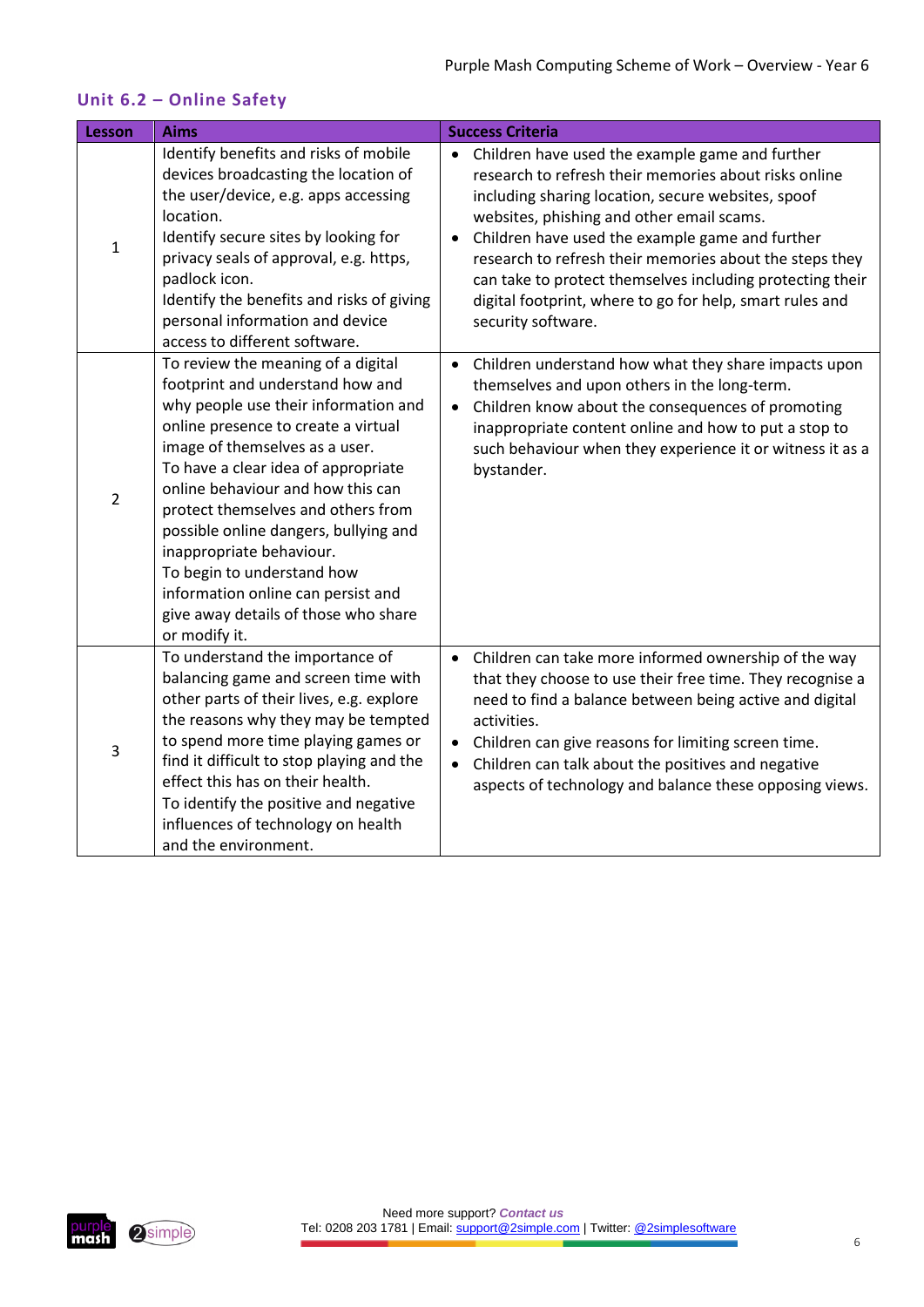#### <span id="page-6-0"></span>**Unit 6.3 - Spreadsheets**

| Lesson        | <b>Aims</b>                                                          | <b>Success Criteria</b>                                                                                                                                                                                           |
|---------------|----------------------------------------------------------------------|-------------------------------------------------------------------------------------------------------------------------------------------------------------------------------------------------------------------|
|               | <b>Exploring Probability</b>                                         | Children can create a spreadsheet to answer a<br>$\bullet$<br>mathematical question relating to probability.<br>• Children can take copy and paste shortcuts.<br>Children can problem solve using the count tool. |
| $\mathcal{P}$ | Use of spreadsheets in 'real life'<br>Creating a computational model | Children can create a machine to help work out the price<br>of different items in a sale.<br>Children can use the formula wizard to create formulae.<br>Children can use a spreadsheet to solve a problem.        |
| 3             | Use a spreadsheet to plan pocket<br>money spending                   | Children can use a spreadsheet to model a real-life<br>٠<br>situation and come up with solutions.<br>• Children can make practical use of a spreadsheet to help<br>plan actions.                                  |
| 4 & 5         | Planning a school event                                              | Children can use a spreadsheet to model a real-life<br>situation and come up with solutions that can be applied<br>to real life.                                                                                  |

#### <span id="page-6-1"></span>**Unit 6.4 – Blogging**

| Lesson         | <b>Aims</b>                                                                                                                                                                                                            | <b>Success Criteria</b>                                                                                                                                                                                                                                                                     |
|----------------|------------------------------------------------------------------------------------------------------------------------------------------------------------------------------------------------------------------------|---------------------------------------------------------------------------------------------------------------------------------------------------------------------------------------------------------------------------------------------------------------------------------------------|
| $\mathbf{1}$   | To identify the purpose of writing a<br>blog.<br>To identify the features of successful<br>blog writing.                                                                                                               | Children understand how a blog can be used as an<br>$\bullet$<br>informative text.<br>Children understand the key features of a blog.                                                                                                                                                       |
| $\mathcal{P}$  | To plan the theme and content for a<br>blog.                                                                                                                                                                           | Children can work collaboratively to plan a blog.                                                                                                                                                                                                                                           |
| 3              | To understand how to write a blog.<br>To consider the effect upon the<br>audience of changing the visual<br>properties of the blog.<br>To understand the importance of<br>regularly updating the content of a<br>blog. | Children can create a blog with a specific purpose.<br>٠<br>Children understand that the way in which information is<br>presented has an impact upon the audience.<br>Children understand that blogs need to be updated<br>regularly to maintain the audience's interest and<br>engagement. |
| $\overline{4}$ | To understand how to contribute to<br>an existing blog.<br>To understand how and why blog<br>posts are approved by the teacher.                                                                                        | Children can post comments and blog posts to an<br>existing class blog.<br>Children understand the approval process that their<br>posts go through and demonstrate an awareness of the<br>issues surrounding inappropriate posts and<br>cyberbullying.                                      |
| 5              | To understand the importance of<br>commenting on blogs.<br>To peer-assess blogs against the<br>agreed success criteria.                                                                                                | Children can comment on and respond to other blogs.<br>Children can assess the effectiveness and impact of a<br>blog.                                                                                                                                                                       |

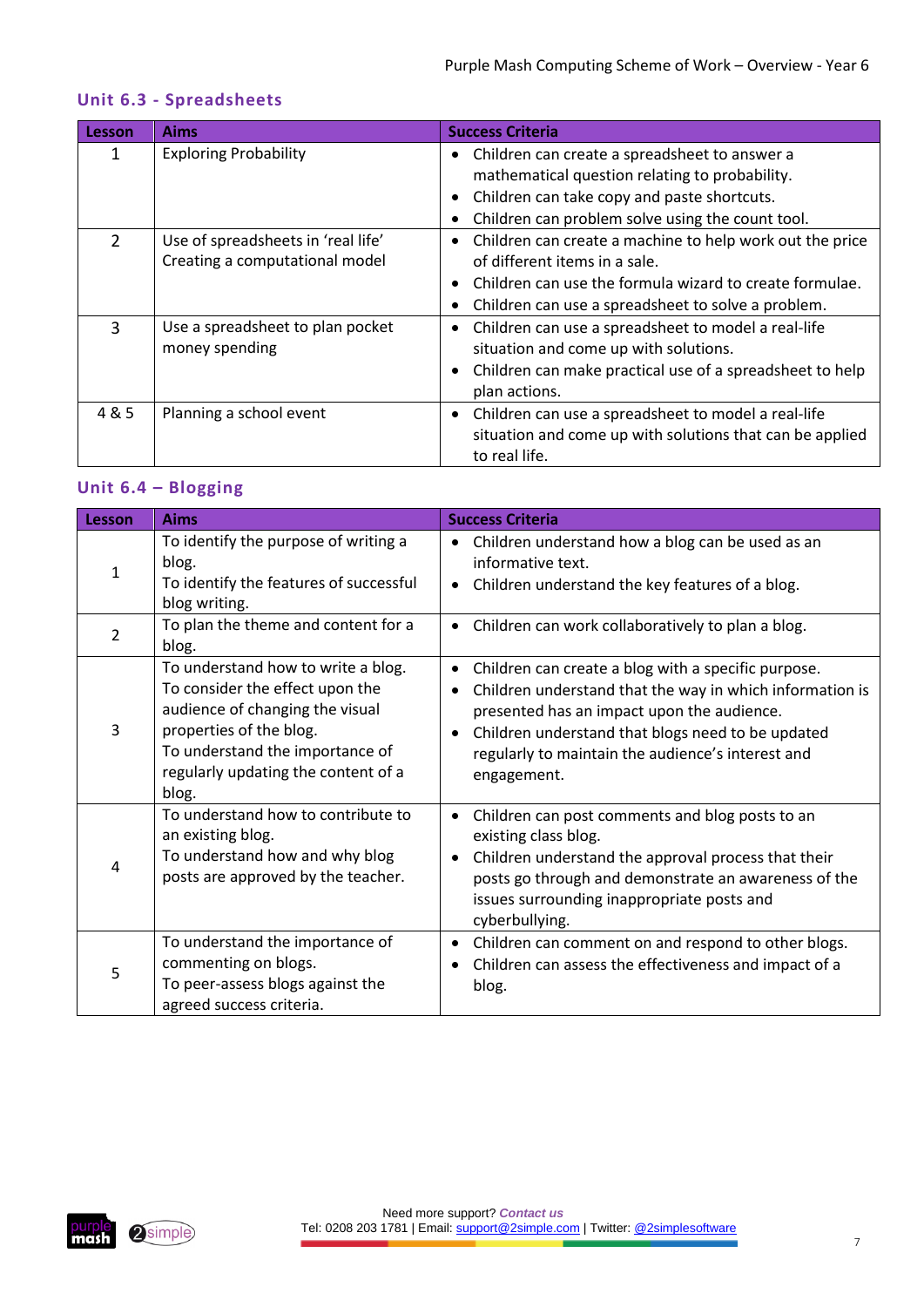| <b>Lesson</b>  | <b>Aims</b>                                |           | <b>Success Criteria</b>                                                                                                                                                                                                                                                                                                             |
|----------------|--------------------------------------------|-----------|-------------------------------------------------------------------------------------------------------------------------------------------------------------------------------------------------------------------------------------------------------------------------------------------------------------------------------------|
|                | To find out what a text adventure is.      |           | Children can describe what a text adventure is.                                                                                                                                                                                                                                                                                     |
| 1              | To plan a story adventure.                 |           | Children can map out a story-based text adventure.                                                                                                                                                                                                                                                                                  |
|                |                                            |           | Children can use 2Connect to record their ideas.                                                                                                                                                                                                                                                                                    |
| $\overline{2}$ | To make a story-based adventure.           |           | Children can use the full functionality of 2Create a Story<br>Adventure mode to create, test and debug using their<br>plan.<br>Children can split their adventure-game design into<br>appropriate sections to facilitate creating it.                                                                                               |
| 3              | To introduce map-based text<br>adventures. |           | Children can map out an existing text adventure.<br>Children can contrast a map-based game with a<br>sequential story-based game.                                                                                                                                                                                                   |
| 4              | To code a map-based text adventure.        | $\bullet$ | Children can create their own text-based adventure<br>based upon a map.<br>Children can use coding concepts of functions, two-way<br>selection (if/else statements) and repetition in<br>conjunction with one another to code their game.<br>Children make logical attempts to debug their code when<br>it does not work correctly. |

#### <span id="page-7-0"></span>**Unit 6.5 – Text Adventures**

#### <span id="page-7-1"></span>**Unit 6.6 – Networks**

| Lesson | <b>Aims</b>                                                                                                 | <b>Success Criteria</b>                                                                                                                                                                                                                                            |
|--------|-------------------------------------------------------------------------------------------------------------|--------------------------------------------------------------------------------------------------------------------------------------------------------------------------------------------------------------------------------------------------------------------|
| 1      | To discover what the children know<br>about the internet.                                                   | Children know the difference between the World Wide<br>$\bullet$<br>Web and the internet.                                                                                                                                                                          |
| 2      | To find out what a LAN and a WAN<br>are.<br>To find out how we access the<br>internet in school.            | Children know about their school network.<br>$\bullet$                                                                                                                                                                                                             |
| 3      | To research and find out about the<br>age of the internet.<br>To think about what the future might<br>hold. | Children have researched and found out about Tim<br>$\bullet$<br>Berners-Lee.<br>Children have considered some of the major changes in<br>$\bullet$<br>technology which have taken place during their lifetime<br>and the lifetime of their teacher/another adult. |

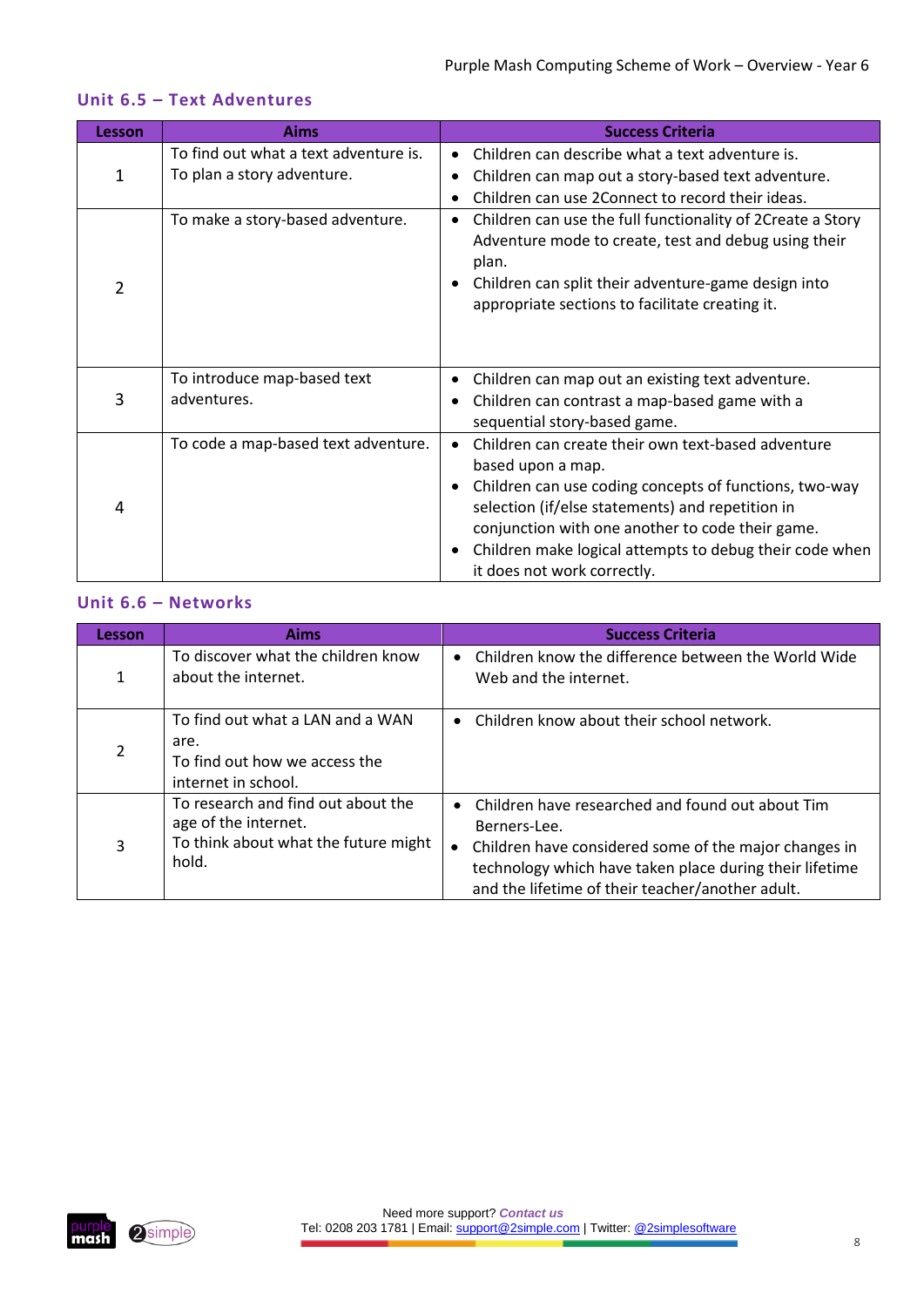|                    | <b>Aims</b>                                                                                          | <b>Success Criteria</b>                                                                                                                                                                                                                                                                                                                                                                                                                                                                                          |
|--------------------|------------------------------------------------------------------------------------------------------|------------------------------------------------------------------------------------------------------------------------------------------------------------------------------------------------------------------------------------------------------------------------------------------------------------------------------------------------------------------------------------------------------------------------------------------------------------------------------------------------------------------|
| <b>Lesson</b><br>1 | To make a picture quiz for young<br>children.                                                        | Children have used the 2DIY activities to create a picture-<br>based quiz.<br>Children have considered the audience's ability level and<br>interests when setting the quiz.<br>Children have shared their quiz and responded to                                                                                                                                                                                                                                                                                  |
| 2 & 3              | To learn how to use the question<br>types within 2Quiz.                                              | feedback.<br>Children understand the different question types within<br>2Quiz.<br>Children have ideas about what sort of questions are<br>best suited to the different question types.<br>Children have used 2Quiz to make and share a science<br>quiz.<br>Children have considered the audience's ability level and<br>interests when setting the quiz.<br>Children have shared their quiz with peers.<br>Children have given and responded to feedback.<br>• As a class, children have collaborated on a quiz. |
| 4                  | To explore the grammar quizzes.                                                                      | Children have tried out the different types of Text Toolkit<br>grammar games.<br>Children have chosen an appropriate Text Toolkit tool to<br>make their own grammar game.                                                                                                                                                                                                                                                                                                                                        |
| 5                  | To make a quiz that requires the<br>player to search a database.                                     | Children have used a 2Investigate quiz to answer quiz<br>questions.<br>Children have designed their own quiz based on one of<br>the 2Investigate example databases.                                                                                                                                                                                                                                                                                                                                              |
| 6                  | Are you smarter than a 10- (or 11-)<br>year-old? To make a quiz to test your<br>teachers or parents. | Children have used their knowledge of quiz types to<br>create a quiz show quiz based on a curriculum area.                                                                                                                                                                                                                                                                                                                                                                                                       |

#### <span id="page-8-0"></span>**Unit 6.7 – Quizzing**

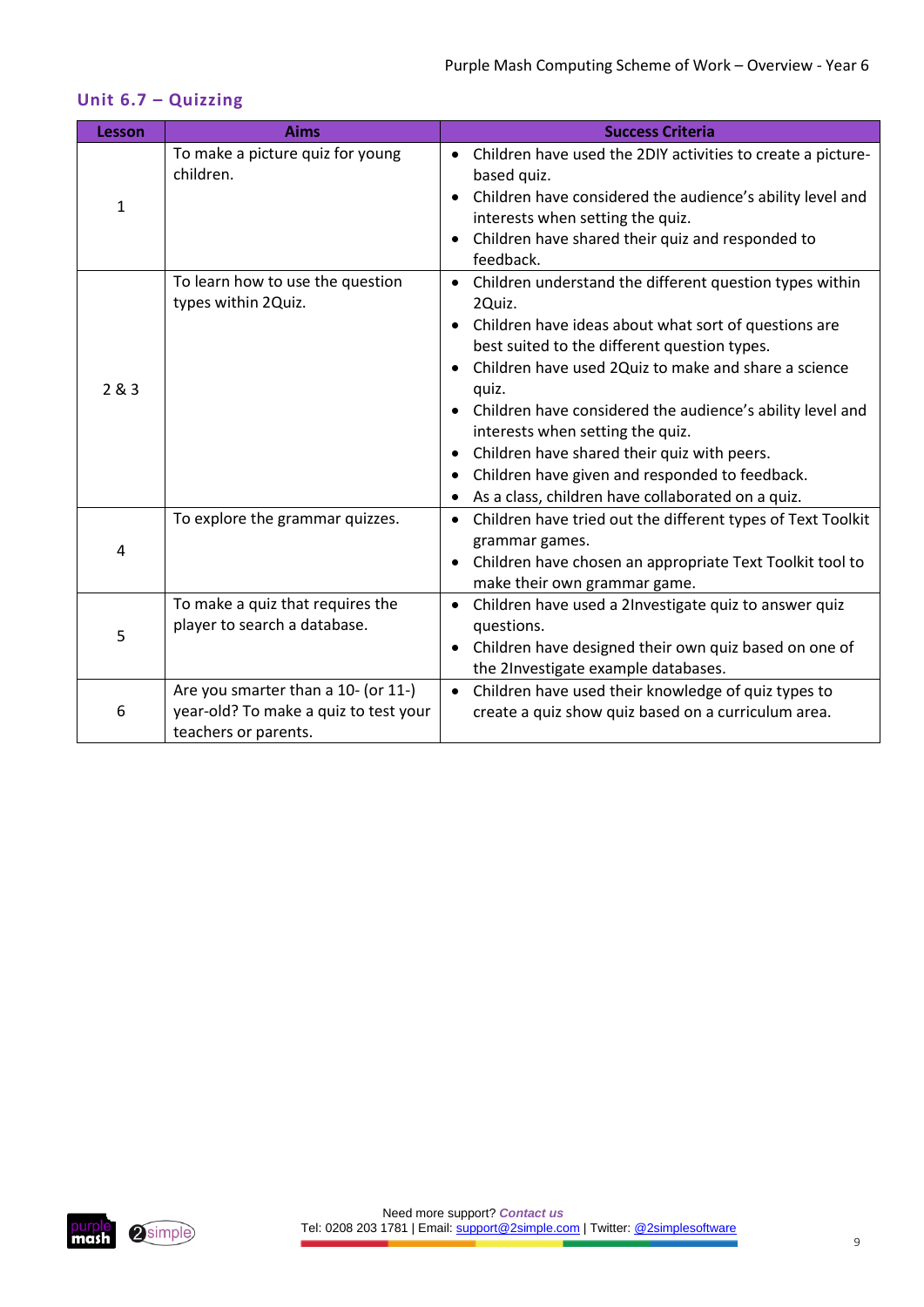#### <span id="page-9-0"></span>**Unit 6.8– Understanding Binary**

#### (OPTIONAL UNIT)

| <b>Lesson</b> | <b>Aims</b>                                                                                                                                                                                                                                                                                                                                                                         | <b>Success Criteria</b>                                                                                                                                                                                                                                  |
|---------------|-------------------------------------------------------------------------------------------------------------------------------------------------------------------------------------------------------------------------------------------------------------------------------------------------------------------------------------------------------------------------------------|----------------------------------------------------------------------------------------------------------------------------------------------------------------------------------------------------------------------------------------------------------|
|               | <b>Examine how whole numbers are</b><br>used as the basis for representing<br>all types of data in digital systems<br>through:                                                                                                                                                                                                                                                      | Children have an understanding of binary as a number<br>system and its purpose and application in computing.                                                                                                                                             |
| $\mathbf{1}$  | Recognising that digital systems<br>represent all types of data using<br>number codes that ultimately<br>are patterns of 1s and 0s (called<br>binary digits, which is why they<br>are called digital systems).<br>Understand that binary represents<br>numbers using 1s and 0s and these<br>represent the on and off electrical<br>states respectively in hardware and<br>robotics. | Children can explain how all data in a computer is saved<br>in the computer memory in a binary format.<br>Children can explain that binary uses only the integers 0<br>and $1.$<br>Children can relate 0 to an 'off' switch and 1 to and 'on'<br>switch. |
| 2 & 3         | Recognising that the numbers 0,<br>1, 2 and 3 could be represented<br>by the patterns of two binary<br>digits of 00, 01, 10 and 11<br>Representing whole numbers in<br>binary, for example counting in<br>binary from zero to 15, or writing a<br>friend's age in binary.                                                                                                           | Children can count up from 0 in binary. Some may need<br>$\bullet$<br>visual aids to help them.<br>Children can relate bits to computer storage.                                                                                                         |
| 4             | Representing whole numbers in<br>binary, for example counting in<br>binary from zero to 15, or<br>writing a friend's age in binary.<br>Exploring how division by two can be<br>used as a technique to determine<br>the binary representation of any<br>whole number by collecting<br>remainder terms                                                                                | Children can convert numbers to binary using the<br>$\bullet$<br>division by two method.<br>Children can check their own answers using the<br>converter tool.                                                                                            |
| 5             | Representing the state of an<br>object in a game as active or<br>inactive using the respective<br>binary values of 1 or 0                                                                                                                                                                                                                                                           | Children can make use of a variable set to 0 or 1 to<br>control game states.                                                                                                                                                                             |
| 6             | Are you smarter than a 10- (or<br>11-) year-old? To make a quiz to<br>test your teachers or parents.                                                                                                                                                                                                                                                                                | Children have used their knowledge of quiz types to<br>$\bullet$<br>create a quiz show quiz based on a curriculum area.                                                                                                                                  |

<span id="page-9-1"></span>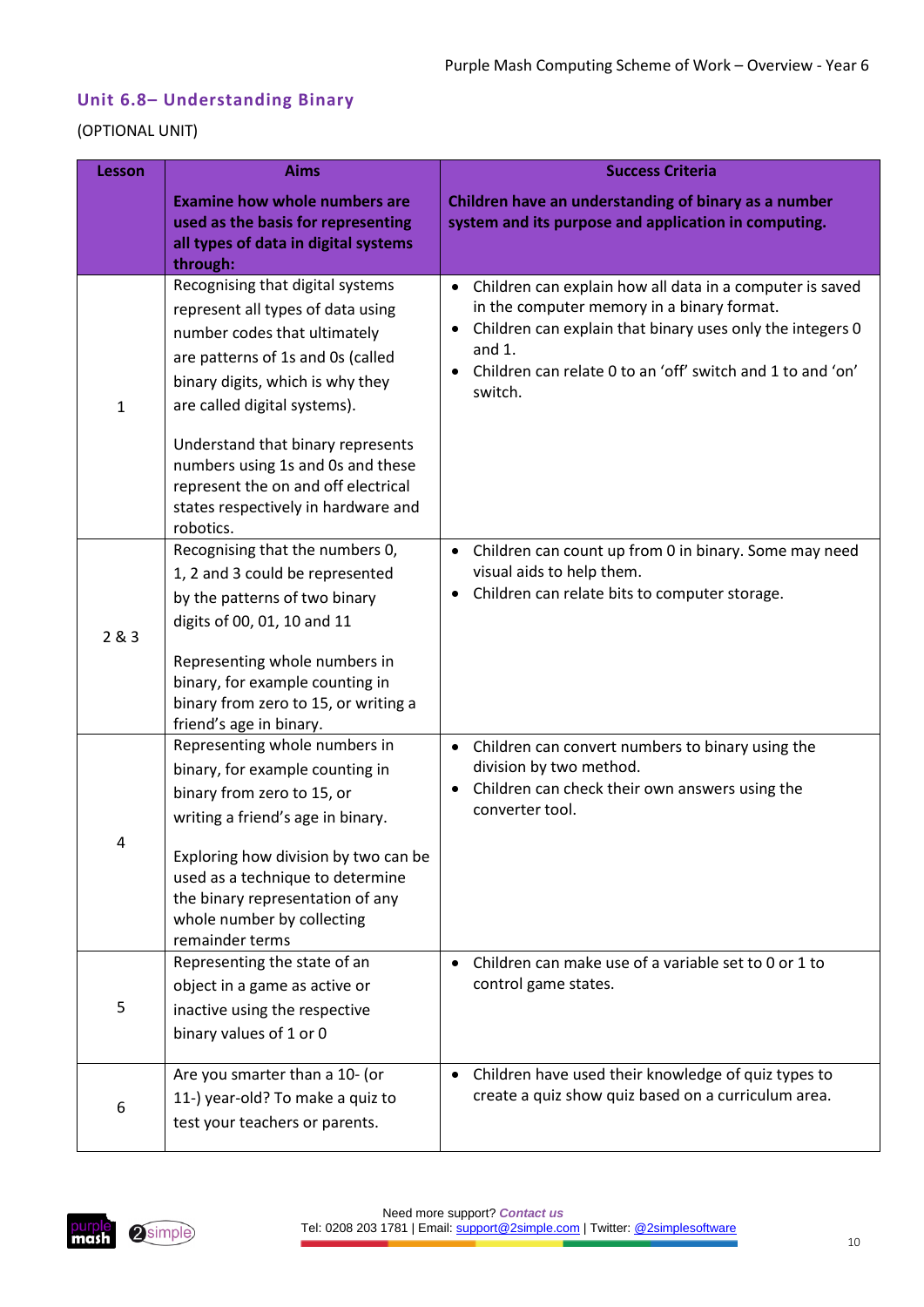#### <span id="page-10-0"></span>**Unit 6.9– Spreadsheets (with Microsoft Excel)**

#### (OPTIONAL UNIT)

| Lesson         | <b>Aims</b>                                | <b>Success Criteria</b>                                                                                                                                                                                                                                                                                                                                           |
|----------------|--------------------------------------------|-------------------------------------------------------------------------------------------------------------------------------------------------------------------------------------------------------------------------------------------------------------------------------------------------------------------------------------------------------------------|
| 1              | What is a spreadsheet?                     | Pupils know some uses of a spreadsheet tool.<br>Pupils can navigate around a spreadsheet using cell<br>references.<br>Pupils can enter data into cells.<br>Pupils understand new vocabulary relating to<br>spreadsheets: cells, columns, rows, cell names, sheets,<br>workbook.                                                                                   |
| $\overline{2}$ | <b>Basic calculations</b>                  | Pupils can use a spreadsheet to carry out basic<br>calculations including addition, subtraction,<br>multiplication and division formulae.<br>Pupils can use the series fill function.<br>Pupils recognise how using formulae allows the data to<br>change and the calculations to update automatically.                                                           |
| 3              | Modelling                                  | Pupils can use a spreadsheet to model a situation.<br>Pupils can use a spreadsheet to solve a problem.<br>Pupils can use the SUM function                                                                                                                                                                                                                         |
| 4              | Organising data                            | Pupils can use a variety of methods including flash fill,<br>$\bullet$<br>convert text to tables and splitting cells for organising<br>and presenting their data in a spreadsheet.<br>Pupils know what is meant by a delimiter.<br>Pupils understand how to sort data.                                                                                            |
| 5              | Advanced Formulae and Big<br>Data          | Pupils know how to incorporate formulae for<br>$\bullet$<br>percentages, averages, max and min into their<br>spreadsheets.<br>Pupils gain familiarity with range notation in Excel.<br>Pupils know some shortcuts that help to make data<br>meaningful.<br>Pupils begin to develop a critical eye when it comes to<br>the conclusions that can be made from data. |
| 6              | <b>Charts and Graphics</b>                 | Pupils know that there are ways to represent their data<br>graphically and that Excel can make these calculations<br>for them.<br>Pupils gain an understanding of how a graphical<br>representation can make data easier to interpret.<br>Pupils make a chart using Excel recommendations.<br>Pupils illustrate their data using sparklines and data bars.        |
| 7              | Using a Spreadsheet to plan a<br>cake sale | Pupils can understand how a spreadsheet can be used to<br>plan an event.<br>Pupils understand the advantages of using formulae<br>when data is subject to change<br>Pupils have modelled a real-life situation using a<br>spreadsheet.                                                                                                                            |
| 8              | Using a spreadsheet to solve<br>problems   | To apply all new spreadsheet skills to solving problems<br>and presenting data.<br>To explore printing Excel sheets.                                                                                                                                                                                                                                              |

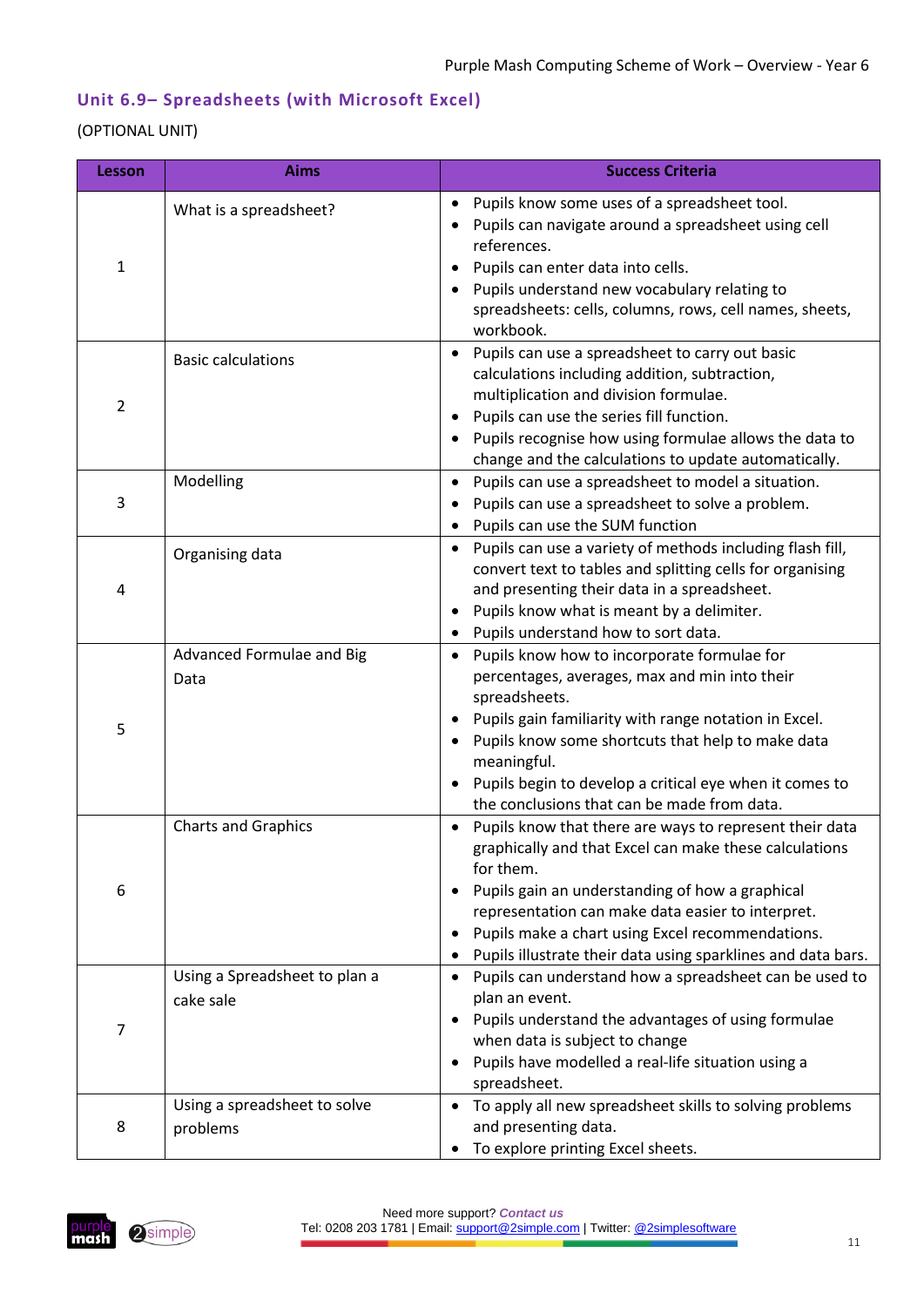#### <span id="page-11-0"></span>**Unit 6.9– Spreadsheets (with Google sheets)**

#### (OPTIONAL UNIT)

| <b>Lesson</b>  | <b>Aims</b>                    | <b>Success Criteria</b>                                                                                                                                                                                                                                                                                                                                                 |  |
|----------------|--------------------------------|-------------------------------------------------------------------------------------------------------------------------------------------------------------------------------------------------------------------------------------------------------------------------------------------------------------------------------------------------------------------------|--|
| 1              | What is a spreadsheet?         | Pupils know some uses of a spreadsheet tool.<br>$\bullet$<br>Pupils can navigate around a spreadsheet using cell<br>$\bullet$<br>references.<br>Pupils can enter data into cells.<br>٠<br>Pupils understand new vocabulary relating to<br>$\bullet$<br>spreadsheets: cells, columns, rows, cell names,<br>sheets, workbook.                                             |  |
| $\overline{2}$ | <b>Basic calculations</b>      | Pupils can use a spreadsheet to carry out basic<br>$\bullet$<br>calculations including addition, subtraction,<br>multiplication and division formulae.<br>Pupils can use the series fill function.<br>٠<br>Pupils recognise how using formulae allows the<br>$\bullet$<br>data to change and the calculations to update<br>automatically.                               |  |
| 3              | Modelling                      | Pupils can use a spreadsheet to model a situation.<br>$\bullet$<br>Pupils can use a spreadsheet to solve a problem.<br>٠<br>Pupils can use the SUM function<br>٠                                                                                                                                                                                                        |  |
| 4              | Organising data                | Pupils can use a variety of methods including flash<br>$\bullet$<br>fill, convert text to tables and splitting cells for<br>organising and presenting their data in a<br>spreadsheet.<br>Pupils know what is meant by a delimiter.<br>٠<br>Pupils understand how to sort data.                                                                                          |  |
| 5              | Advanced Formulae and Big Data | Pupils know how to incorporate formulae for<br>٠<br>percentages, averages, max and min into their<br>spreadsheets.<br>Pupils gain familiarity with range notation.<br>٠<br>Pupils know some shortcuts that help to make data<br>٠<br>meaningful.<br>Pupils begin to develop a critical eye when it comes<br>$\bullet$<br>to the conclusions that can be made from data. |  |
| 6              | <b>Charts and Graphics</b>     | Pupils know that there are ways to represent their<br>$\bullet$<br>data graphically and that spreadsheets can make<br>the process of representing data easier.<br>Pupils gain an understanding of how a graphical<br>٠<br>representation can make data easier to interpret.<br>Pupils make a variety of charts using Sheets.                                            |  |

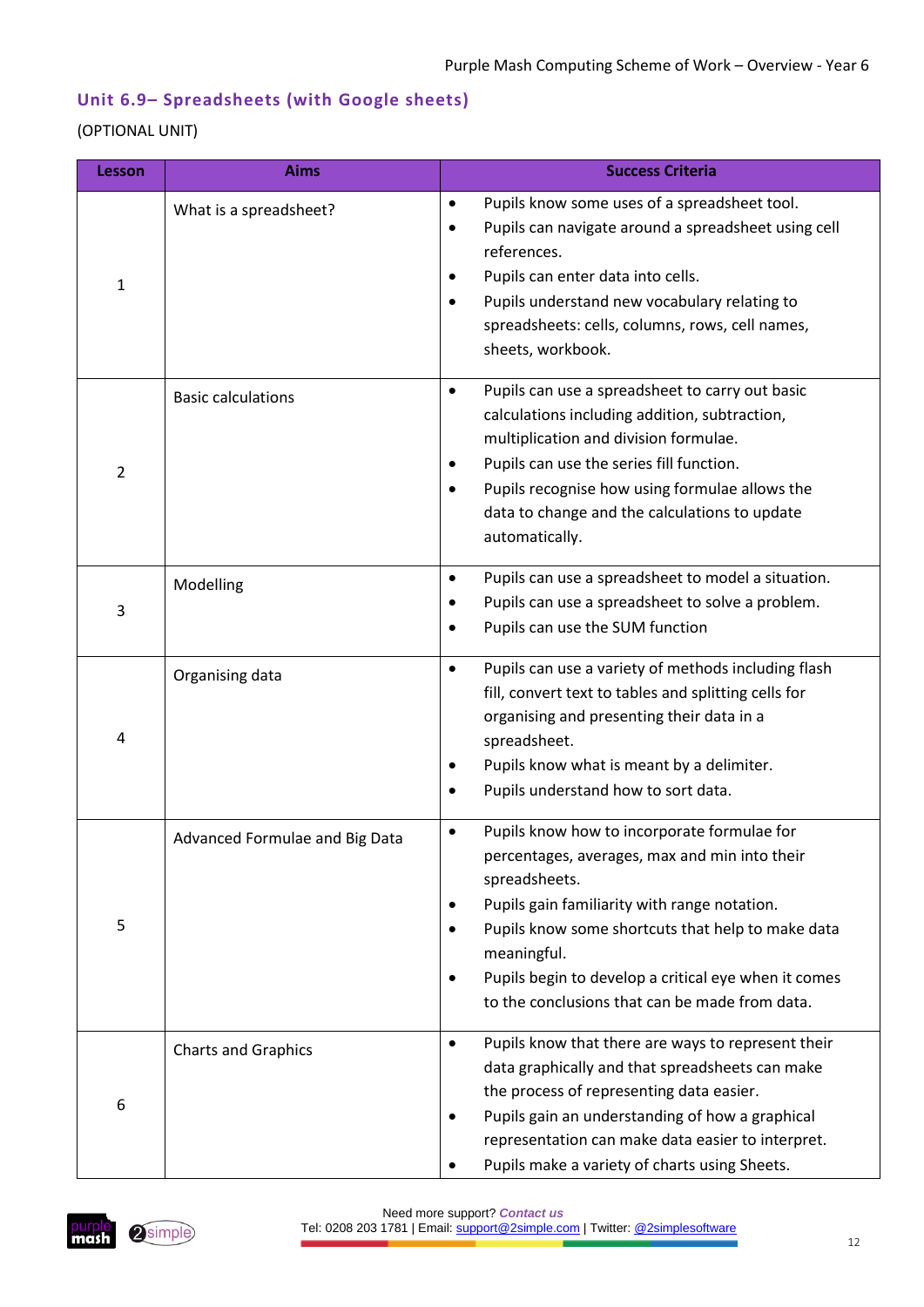|   |                                            | Pupils illustrate their data using sparklines and<br>$\bullet$<br>data bars.                                                                                                                                                            |
|---|--------------------------------------------|-----------------------------------------------------------------------------------------------------------------------------------------------------------------------------------------------------------------------------------------|
|   | Using a Spreadsheet to plan a cake<br>sale | Pupils can understand how a spreadsheet can be<br>used to plan an event.<br>Pupils understand the advantages of using<br>formulae when data is subject to change.<br>Pupils have modelled a real-life situation using a<br>spreadsheet. |
| 8 | Using a spreadsheet to solve<br>problems   | To apply all new spreadsheet skills to solving<br>problems and presenting data.<br>To explore printing spreadsheets.                                                                                                                    |

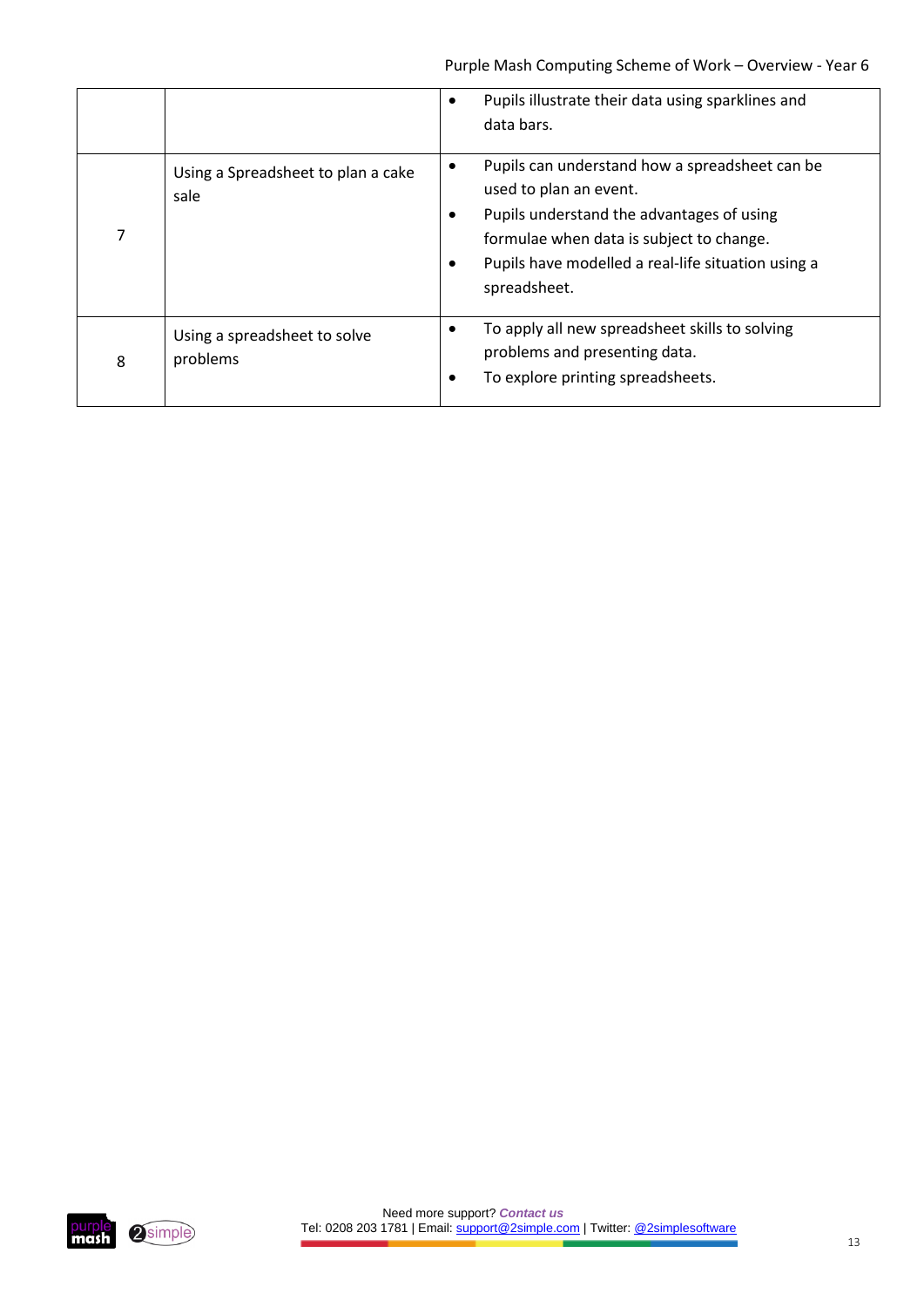## **English National Curriculum Objectives (Key Stage 2)**

| <b>National Curriculum Objective</b>                                                                          | <b>Strand</b>                 | <b>Units</b> |
|---------------------------------------------------------------------------------------------------------------|-------------------------------|--------------|
| Design, write and debug programs that accomplish specific goals, including controlling or simulating physical | <b>Computer Science</b>       | 6.1          |
| systems; solve problems by decomposing them into smaller parts.                                               |                               | 6.5, 6.9     |
| Use sequence, selection and repetition in programs; work with variables and various forms of input and        | <b>Computer Science</b>       | 6.1          |
| output.                                                                                                       |                               |              |
| Use sequence, selection and repetition in programs; work with variables and various forms of input and        | <b>Computer Science</b>       | 6.5          |
| output.                                                                                                       |                               |              |
| Use logical reasoning to explain how some simple algorithms work and to detect and correct errors in          | <b>Computer Science</b>       | 6.1          |
| algorithms and programs.                                                                                      |                               | 6.5, 6.9     |
| Understand computer networks, including the Internet; how they can provide multiple services, such as the     | <b>Computer Science</b>       | 6.2          |
| World Wide Web; and the opportunities they offer for communication and collaboration.                         |                               |              |
| Understand computer networks, including the Internet; how they can provide multiple services, such as the     | <b>Computer Science</b>       | 6.4          |
| World Wide Web; and the opportunities they offer for communication and collaboration.                         |                               |              |
|                                                                                                               |                               |              |
| Understand computer networks, including the Internet; how they can provide multiple services, such as the     | <b>Computer Science</b>       | 6.6          |
| World Wide Web; and the opportunities they offer for communication and collaboration.                         |                               |              |
|                                                                                                               |                               |              |
| Use search technologies effectively, appreciate how results are selected and ranked, and be discerning in     | <b>Information Technology</b> | 6.2          |
| evaluating digital content.                                                                                   |                               |              |
| Select, use and combine a variety of software (including internet services) on a range of digital devices to  | <b>Information Technology</b> | 6.1, 6.3     |
| design and create a range of programs, systems and content that accomplish given goals, including             |                               | 6.4, 6.5     |
| collecting, analysing, evaluating and presenting data and information.                                        |                               | 6.7, 6.9     |
| Use technology safely, respectfully and responsibly; recognise acceptable/unacceptable behaviour; identify    | Digital Literacy              | $6.2$        |
| a range of ways to report concerns about content and contact*.                                                |                               | 6.4          |

<span id="page-13-0"></span>\*And discussed in other units.

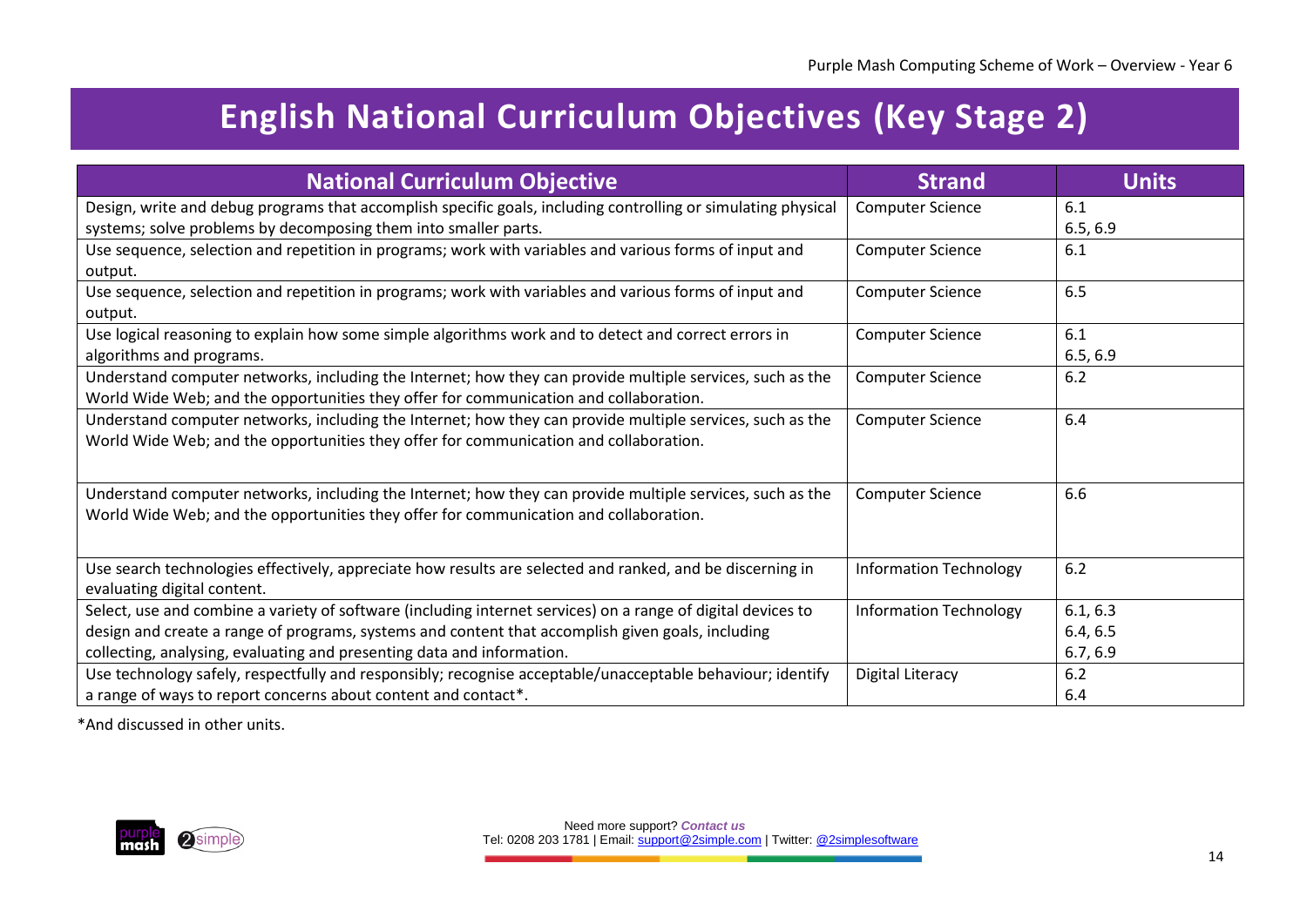## **Welsh Digital Competence Framework**

<span id="page-14-0"></span>

| <b>Strand</b>                                                                                                                                                                                           | <b>Element</b>                           | <b>Objective</b>                                                                                                                                                                    | <b>Units Covered</b> |
|---------------------------------------------------------------------------------------------------------------------------------------------------------------------------------------------------------|------------------------------------------|-------------------------------------------------------------------------------------------------------------------------------------------------------------------------------------|----------------------|
|                                                                                                                                                                                                         |                                          | (Learners are able to):                                                                                                                                                             |                      |
| Citizenship<br>Note: The<br>Scheme of Work<br>contains a unit<br>on Online Safety<br>in each year<br>group. Taken as<br>a whole, these<br>units provide<br>pupils with the<br>citizenship<br>knowledge. | Identity, image<br>and reputation        | Explain what metadata of a photograph can include, e.g. date,<br>time and location                                                                                                  | 6.2                  |
|                                                                                                                                                                                                         |                                          | Identify benefits and risks of mobile devices broadcasting the<br>location of the user/device, e.g. apps accessing location.                                                        | 6.2                  |
|                                                                                                                                                                                                         |                                          | Identify secure sites by looking for privacy seals of approval, e.g.<br>https, padlock icon.                                                                                        | 6.2                  |
|                                                                                                                                                                                                         |                                          | Identify the benefits and risks of giving personal information and<br>device access to different software.                                                                          | 6.2                  |
|                                                                                                                                                                                                         |                                          | Understand how and why people use their information and<br>online presence to create a virtual image of themselves as a user.                                                       | $6.2$                |
|                                                                                                                                                                                                         | <b>Health and</b><br>well-being          | Understand the importance of balancing game and screen time<br>with other parts of their lives.                                                                                     | 6.2                  |
|                                                                                                                                                                                                         | Digital rights,<br>licensing and         | Cite all sources when researching and explain the importance of<br>this.                                                                                                            | 6.2<br>6.4           |
|                                                                                                                                                                                                         | ownership                                | Understand that photographs can be edited digitally and discuss<br>rights and permissions associated with this.                                                                     | 6.2                  |
|                                                                                                                                                                                                         | Online<br>behaviour and<br>cyberbullying | Demonstrate appropriate online behaviour and apply a range of<br>strategies to protect themselves and others from possible online<br>dangers, bullying and inappropriate behaviour. | 6.2<br>6.4           |
| Interacting and<br>collaborating                                                                                                                                                                        | Communication                            | Exchange online communication, making use of a growing range<br>of available features.                                                                                              | 6.4                  |

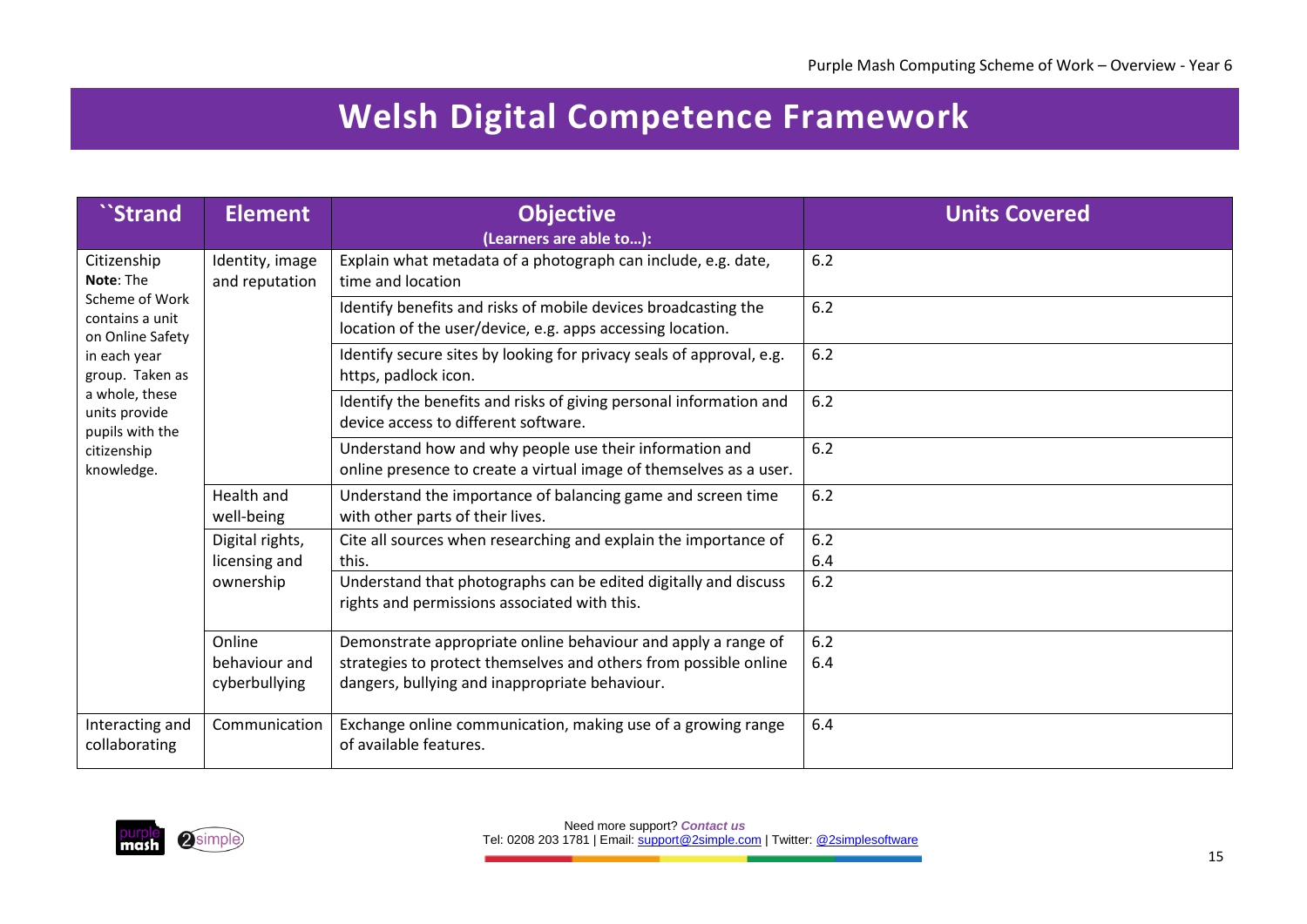|           |                                        | Show an understanding of the advantages and disadvantages of<br>different forms of communication and when it is appropriate to<br>use each                                                   | $6.2$                                                                                                                                                                                                                                                                              |
|-----------|----------------------------------------|----------------------------------------------------------------------------------------------------------------------------------------------------------------------------------------------|------------------------------------------------------------------------------------------------------------------------------------------------------------------------------------------------------------------------------------------------------------------------------------|
|           | Collaboration                          | Work with others to create an online collaborative project for a<br>specific purpose, sharing and appropriately setting permissions<br>for other group members.                              | 6.4                                                                                                                                                                                                                                                                                |
|           | Storing and<br>sharing                 | Create and share hyperlinks to local, network and online files.                                                                                                                              | <b>All Units</b><br>Throughout Purple Mash most children can create a link by<br>saving their work and then clicking on the share (world)<br>button when their work is open. Children can then copy<br>and save the link to a desired location.                                    |
|           |                                        | Password-protect a file                                                                                                                                                                      | N/A<br>Purple Mash is password protected. This can be contrasted<br>to the need to password protect other files using different<br>software.                                                                                                                                       |
| Producing | Planning,<br>sourcing and<br>searching | Plan work independently before beginning the digital task                                                                                                                                    | <b>All Units</b><br>Children will demonstrate strong independent planning<br>skills before commencing any digital task. Their planning<br>will be concise, apt to intended task, demonstrate deep<br>awareness of audience/end users and state justification for<br>planned ideas. |
|           |                                        | Extend strategies for finding information; store previous searches<br>and results for future use.                                                                                            | N/A<br>This is not applicable to Purple Mash.                                                                                                                                                                                                                                      |
|           | Creating                               | Use a range of software to produce and refine multimedia<br>components.                                                                                                                      | 6.1, 6.3<br>6.4, 6.5<br>6.7, 6.9                                                                                                                                                                                                                                                   |
|           |                                        | Select and combine a range of text, image, sound, animation and<br>video to produce an outcome for a selected purpose. Use<br>software tools to enhance the outcomes for specific audiences. | 6.1, 6.3<br>6.4, 6.5<br>6.7, 6.9                                                                                                                                                                                                                                                   |
|           | Evaluating and<br>improving            | Explain reasons for layout and content of own work.                                                                                                                                          | All units<br>Most children can explain, with evidenced based reasons,<br>as to why they have chosen a specific layout and content<br>for their digital creations e.g. 2Code programs (Unit 6.1),                                                                                   |



Need more support? *Contact us*

Tel: 0208 203 1781 | Email: [support@2simple.com](mailto:support@2simple.com?subject=Serial%20Mash) | Twitter[: @2simplesoftware](http://twitter.com/2simplesoftware)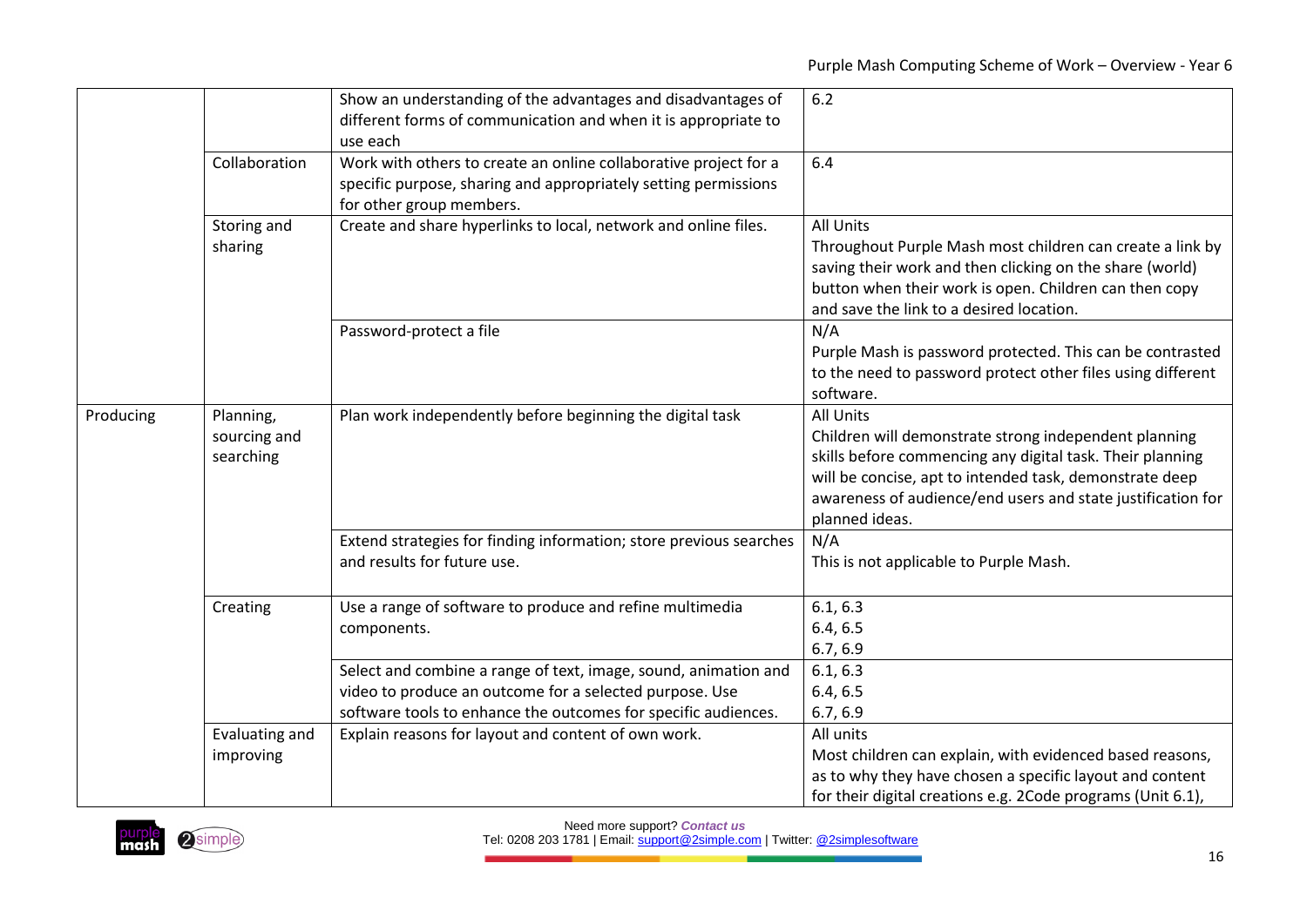|                           |                                     |                                                                                                                                                                                                                | 2Calculate spreadsheets for solving a problem (Unit 6.3)<br>and 2DIY for quiz creation (Unit 6.7). They evaluate their<br>work using given criteria, reflecting on previous learning<br>concepts and by making appropriate generalisations. |
|---------------------------|-------------------------------------|----------------------------------------------------------------------------------------------------------------------------------------------------------------------------------------------------------------|---------------------------------------------------------------------------------------------------------------------------------------------------------------------------------------------------------------------------------------------|
|                           |                                     | Ensure output is appropriate for specific purpose.                                                                                                                                                             | All units<br>Most children can use given criteria, prior learning and<br>both collaborative and independent approaches to ensure<br>their digital output is appropriate for specific purpose.                                               |
|                           |                                     | Comment on reasons for layout and content.                                                                                                                                                                     | All units<br>Most children comment on the reasons for layout and<br>content across a range of digital content using both<br>electronic (2Blog, Preview and Correct, 2Email) and non-<br>electronic.                                         |
|                           |                                     | Invite feedback/responses from others.                                                                                                                                                                         | All units<br>Most children use the range of software within Purple<br>Mash and its features to invite feedback/responses from<br>others, e.g. 2Blog, comment functionality for online-work,<br>collaborative mode etc.                      |
|                           |                                     | Create groups and share work between them to allow review of<br>work.                                                                                                                                          | All units<br>Most children can use 2Blog, 2Email, shared folders and<br>comment functionality to share work and review it.                                                                                                                  |
| Data and<br>Computational | Problem<br>solving and              | Demonstrate how programs or processes run by following a<br>sequence of instructions exactly and in order                                                                                                      | 6.1<br>6.5, 6.9                                                                                                                                                                                                                             |
| Thinking                  | modelling                           | Demonstrate how an algorithm is useful for representing a<br>solution to a problem through testing                                                                                                             | 6.1<br>6.5, 6.9                                                                                                                                                                                                                             |
|                           |                                     | Understand that changing instructions can affect or even<br>terminate a process, e.g. moving instructions around in a<br>program could produce unexpected outcomes or cause the<br>program to fail altogether. | 6.1<br>6.5, 6.9                                                                                                                                                                                                                             |
|                           | Data and<br>information<br>literacy | Construct, refine and interrogate data sets to test or support an<br>investigation.                                                                                                                            | 6.3<br>6.5, 6.9                                                                                                                                                                                                                             |

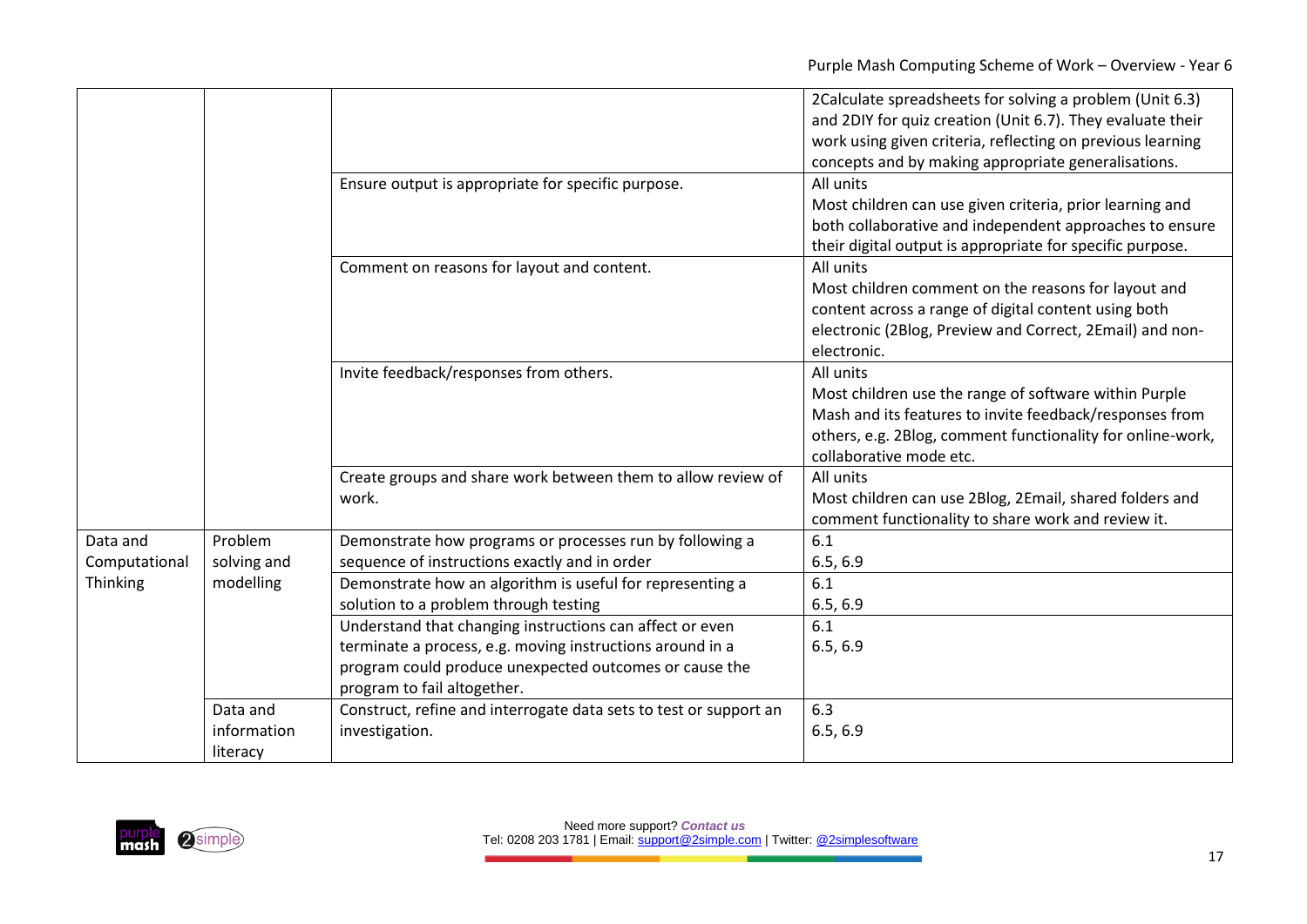## <span id="page-17-0"></span>**Northern Ireland Levels of Progression and Desirable Features**

|                | <b>Objective</b>                                                                                                                                                                                | <b>Units Covered</b> |
|----------------|-------------------------------------------------------------------------------------------------------------------------------------------------------------------------------------------------|----------------------|
| Explore        | Access, select, interpret and research information from<br>safe and reliable sources.                                                                                                           | 6.2                  |
|                | Investigate, make predictions and solve problems<br>through interaction with digital tools.                                                                                                     | 6.1, 6.3, 6.5, 6.9   |
| <b>Express</b> | Create, develop, present and publish ideas and<br>information responsibly using a range of digital media<br>and manipulate a range of assets to produce<br>multimedia.                          | All units            |
| Exchange       | Communicate safely and responsibly using a range of<br>contemporary digital methods and tools, exchanging,<br>sharing, collaborating and developing ideas digitally.                            | All units            |
| Evaluate       | Talk about, review and make improvements to work,<br>reflecting on the process and outcome, and consider<br>the sources and resources used, including safety,<br>reliability and acceptability. | All units            |
| Exhibit        | Manage and present their stored work and showcase<br>their learning across the curriculum, using ICT safely<br>and responsibly.                                                                 | <b>All Units</b>     |

| <b>Desirable Features</b>   | <b>Units Covered</b>                                |
|-----------------------------|-----------------------------------------------------|
| Desktop Publishing          | 6.4, 6.7                                            |
| <b>Film and Animation</b>   |                                                     |
| Interactive Design          | 6.1, 6.5, 6.7, 6.9                                  |
| Managing data               | 6.3, 6.9                                            |
| Music and Sound             |                                                     |
| <b>Online Communication</b> | 6.4 and use of 2dos and blogging as part of lessons |
| Presenting                  | 6.7                                                 |
| Working with Images         | 6.7                                                 |

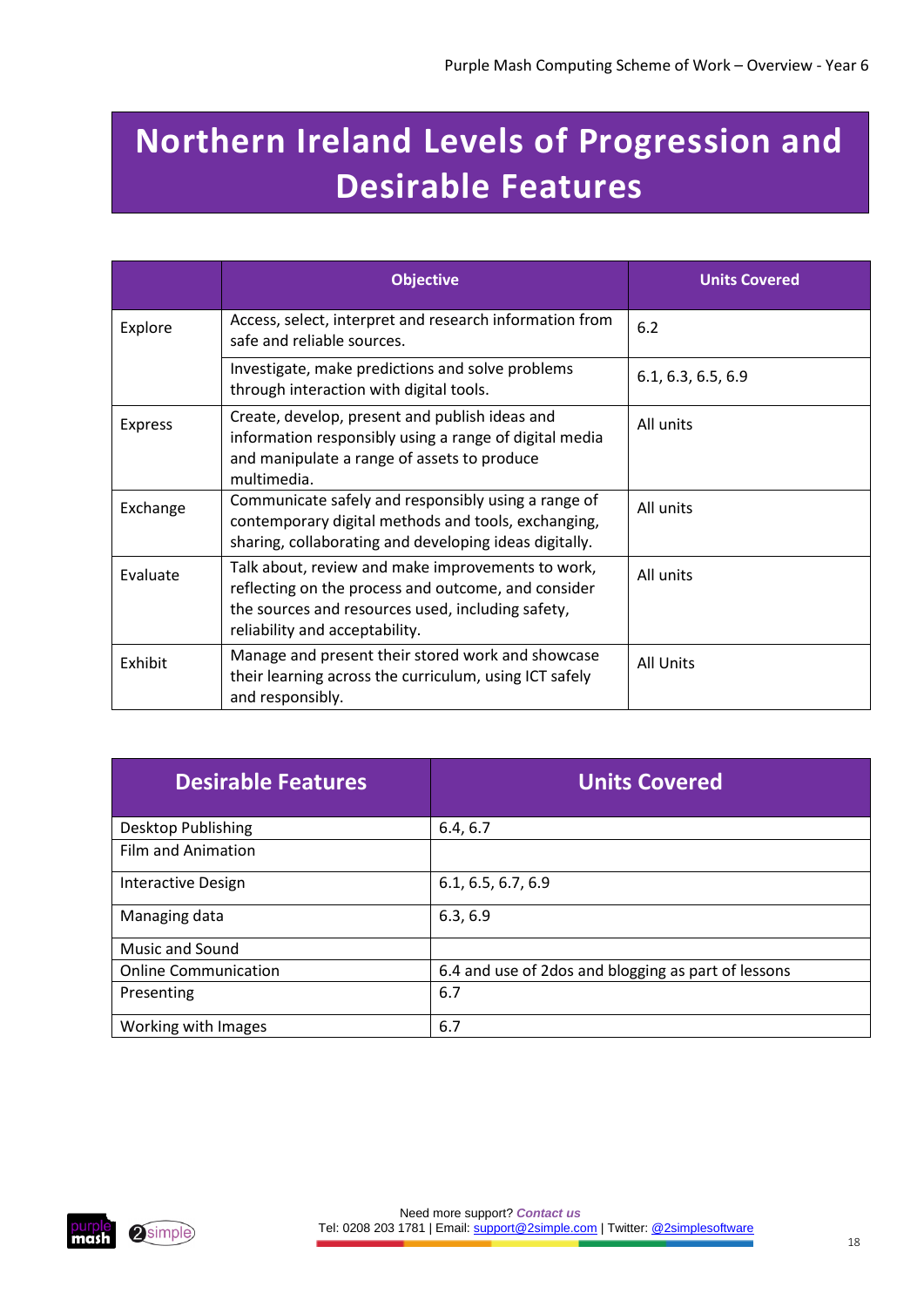## <span id="page-18-0"></span>**Scottish Curriculum for Excellence (Second Level)**

| <b>Technological developments in society</b>                                                                                                                                                                          | <b>Units Covered</b>            |
|-----------------------------------------------------------------------------------------------------------------------------------------------------------------------------------------------------------------------|---------------------------------|
| When exploring technologies in the world around me, I can<br>use what I learn to help to design or improve my ideas or<br>products.                                                                                   | 6.5, 6.7, 6.9                   |
| I can investigate how an everyday product has changed over<br>time to gain an awareness of the link between scientific and<br>technological developments                                                              |                                 |
| Having analysed how lifestyle can impact on the environment<br>and Earth's resources, I can make suggestions about how to<br>live in a more sustainable way.                                                          |                                 |
| I can investigate the use and development of renewable and<br>sustainable energy to gain an awareness of their growing<br>importance in Scotland or beyond.                                                           |                                 |
| ICT to enhance learning                                                                                                                                                                                               | <b>Units Covered</b>            |
| As I extend and enhance my knowledge of features of various<br>types of software, including those which help find, organise,<br>manage and access information, I can apply what I learn in<br>different situations.   | By covering a variety of units. |
| I can access, retrieve and use information from electronic<br>sources to support, enrich or extend learning in different<br>contexts.                                                                                 | By covering a variety of units. |
| Throughout all my learning, I can use search facilities of<br>electronic sources to access and retrieve information,<br>recognising the importance this has in my place of learning, at<br>home and in the workplace. | By covering a variety of units. |
| I explore and experiment with the features and functions of<br>computer technology and I can use what I learn to support<br>and enhance my learning in different contexts.                                            | By covering a variety of units. |
| I can create, capture and manipulate sounds, text and images<br>to communicate experiences, ideas and information in<br>creative and engaging ways.                                                                   | By covering a variety of units. |
| Computing science contexts for developing technological skills<br>and knowledge                                                                                                                                       | <b>Units Covered</b>            |
| I am developing my knowledge and use of safe and acceptable<br>conduct as I use different technologies to interact and share<br>experiences, ideas and information with others                                        | 6.2                             |